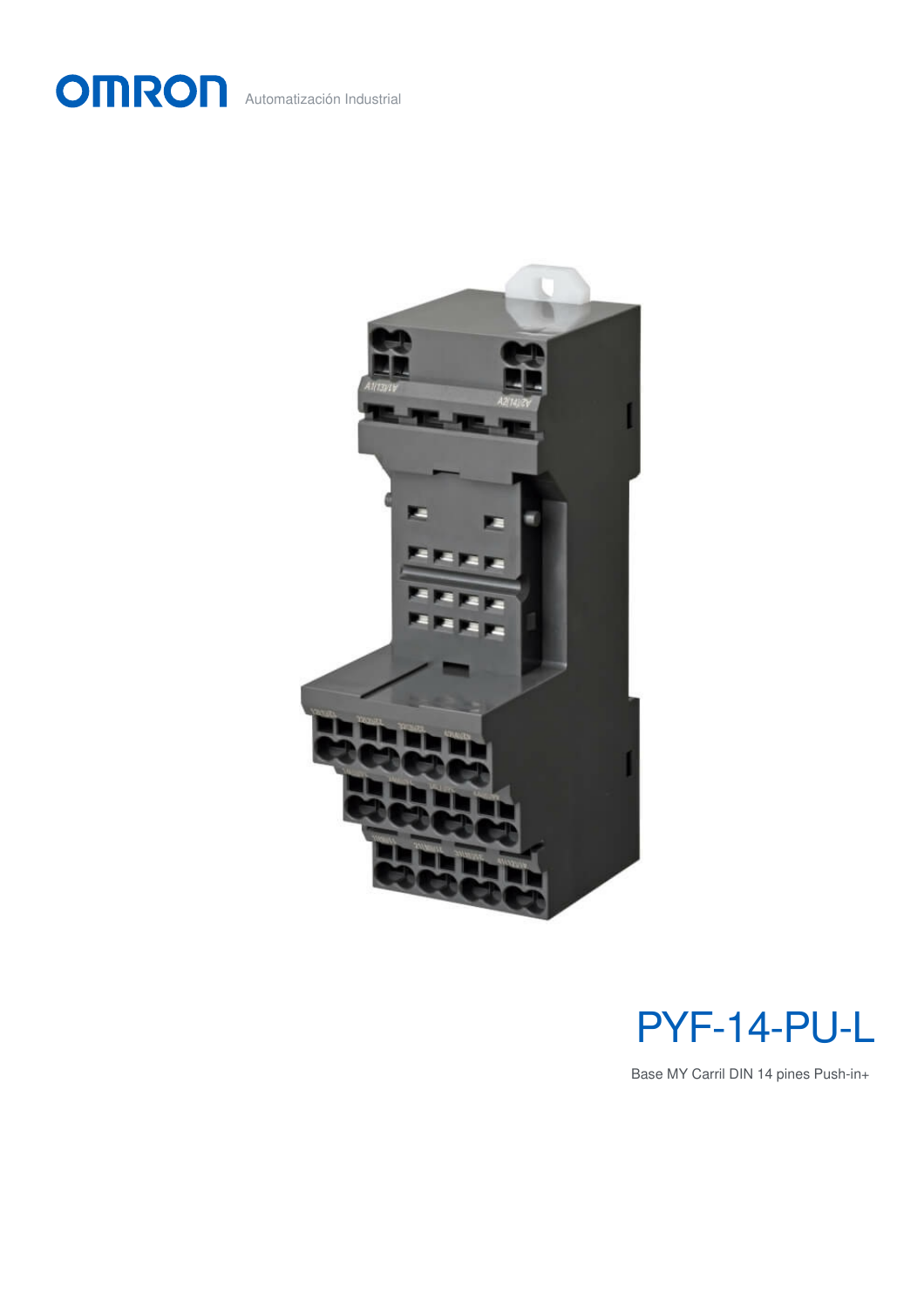# **Especificaciones**

| <b>Applicable product family</b>         | H3YN, MY2K, MY4, MY4-GS        |
|------------------------------------------|--------------------------------|
| <b>Mounting method</b>                   | DIN rail/screw                 |
| <b>Terminal</b>                          | Push-in Plus                   |
| Width                                    | 31 mm                          |
| Height                                   | 90 mm                          |
| <b>Depth</b>                             | 52.1 mm                        |
| Color                                    | <b>Black</b>                   |
| Hold down clip included                  | $\boldsymbol{\mathsf{x}}$      |
| <b>Release Lever included</b>            | $\boldsymbol{\mathsf{x}}$      |
| <b>Applicable wire</b>                   | Solid, Stranded, With ferrules |
| <b>Applicable ferrules</b>               | Round terminals                |
| Hold down clip for relay with CR circuit | Y92H-3                         |

## También se ajusta a



**MY4 [100/110VDC](https://industrial.omron.es/es/products/MY4-100-110VDC-S) (S)** Relay, plug-in, 14-pin, 4PDT, 5 A, mech indicator, label facility, 100/110 VDC



**MY4 [48/50VAC](https://industrial.omron.es/es/products/MY4-48-50VAC-S) (S)** Relay, plug-in, 14-pin, 4PDT, 5 A, mech indicator, label facility, 48/50 VAC



**MY4 [48VDC](https://industrial.omron.es/es/products/MY4-48VDC-S) (S)** Relay, plug-in, 14-pin, 4PDT, 5 A, mech indicator, label facility, 48 VDC



**MY4-GS [220/240VAC](https://industrial.omron.es/es/products/MY4-GS-220-240VAC)** Relay, plug-in, 14-pin,

4PDT, 6 A, mechanical indicator, 220/240 VAC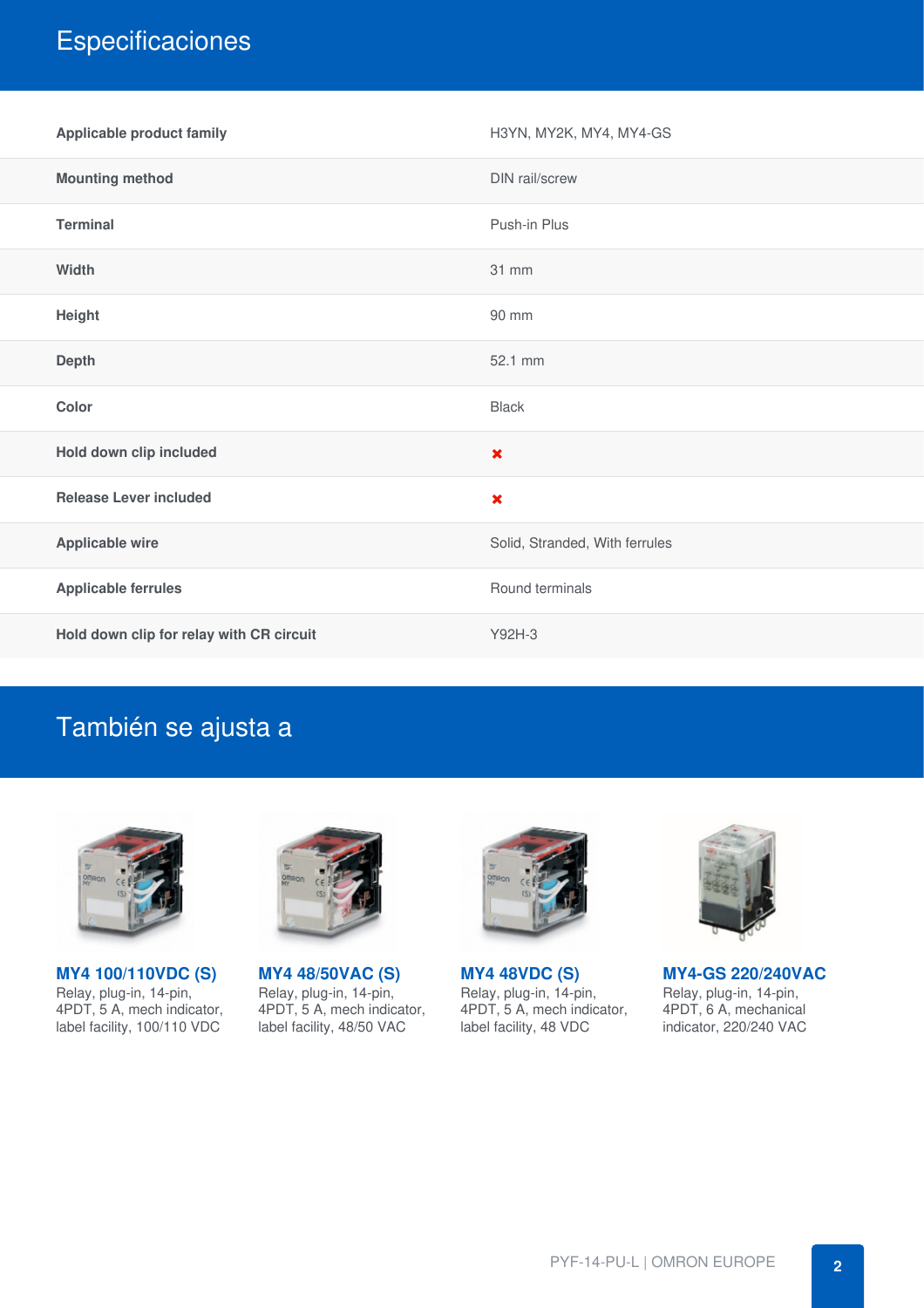

**[MY4-GS](https://industrial.omron.es/es/products/MY4-GS-24VAC) 24VAC** Relay, plug-in, 14-pin, 4PDT, 6 A, mechanical indicator, 24 VAC



**MY4IN-CR [110/120VAC](https://industrial.omron.es/es/products/MY4IN-CR-110-120VAC-S) (S)**

Relay, plug-in, 14-pin, 4PDT, 5 A, mech & LED indicators, coil suppressor, lockable push to test button, label facility, 100/120 VAC



**[MY4IN-GS](https://industrial.omron.es/es/products/MY4IN-GS-24VAC) 24VAC**

Relay, plug-in, 14-pin, 4PDT, 6 A, mechanical & LED indicators, lockable push test button, 24 VAC



**[MY4-GS](https://industrial.omron.es/es/products/MY4-GS-24VDC) 24VDC** Relay, plug-in, 14-pin, 4PDT, 6 A, mechanical indicator, 24 VDC



**[MY4IN-D2-GS](https://industrial.omron.es/es/products/MY4IN-D2-GS-24VDC) 24VDC**

Relay, plug-in, 14-pin, 4PDT, 6 A, mechanical & LED indicators, coil suppressor, lockable push test button, 24 VDC



**[MY4IN-GS](https://industrial.omron.es/es/products/MY4IN-GS-24VDC) 24VDC** Relay, plug-in, 14-pin, 4PDT, 6 A, mechanical & LED indicators, lockable push test button, 24 VDC



#### **MY4IN [100/110VDC](https://industrial.omron.es/es/products/MY4IN-100-110VDC-S) (S)**

Relay, plug-in, 14-pin, 4PDT, 5 A, mech & LED indicators, lockable push to test button, label facility, 100/110 VDC



**MY4IN-GS [110/120VAC](https://industrial.omron.es/es/products/MY4IN-GS-110-120VAC)**

Relay, plug-in, 14-pin, 4PDT, 6 A, mechanical & LED indicators, lockable push test button, 110/120 VAC



#### **MY4IN1 [100/110VDC](https://industrial.omron.es/es/products/MY4IN1-100-110VDC-S) (S)**

Relay, plug-in, 14-pin, 4PDT, reverse coil polarity, 5 A, mech & LED indicators, lockable push to test button, label facility, 100/110 VDC



**MY4N [100/110VDC](https://industrial.omron.es/es/products/MY4N-100-110VDC-S) (S)** Relay, plug-in, 14-pin, 4PDT, 5 A, mech & LED indicators, label facility, 100/110 VDC



**MY4N [110/120VAC](https://industrial.omron.es/es/products/MY4N-110-120VAC-S) (S)** Relay, plug-in, 14-pin,

4PDT, 5 A, mech & LED indicators, label facility, 110/120 VAC



**MY4N [48/50VAC](https://industrial.omron.es/es/products/MY4N-48-50VAC-S) (S)** Relay, plug-in, 14-pin, 4PDT, 5 A, mech & LED indicators, label facility, 48/50 VAC



#### **MY4IN [48VDC](https://industrial.omron.es/es/products/MY4IN-48VDC-S) (S)**

Relay, plug-in, 14-pin, 4PDT, 5 A, mech & LED indicators, lockable push to test button, label facility



### **MY4IN-GS [220/240VAC](https://industrial.omron.es/es/products/MY4IN-GS-220-240VAC)**

Relay, plug-in, 14-pin, 4PDT, 6 A, mechanical & LED indicators, lockable push test button, 220/240 VAC



#### **[MY4IN1](https://industrial.omron.es/es/products/MY4IN1-12VDC-S) 12VDC (S)**

Relay, plug-in, 14-pin, 4PDT, reverse coil polarity, 5 A, mech & LED indicators, lockable push to test button, label facility,



**MY4N [48VDC](https://industrial.omron.es/es/products/MY4N-48VDC-S) (S)** Relay, plug-in, 14-pin, 4PDT, 5 A, mech & LED indicators, label facility, 48 VDC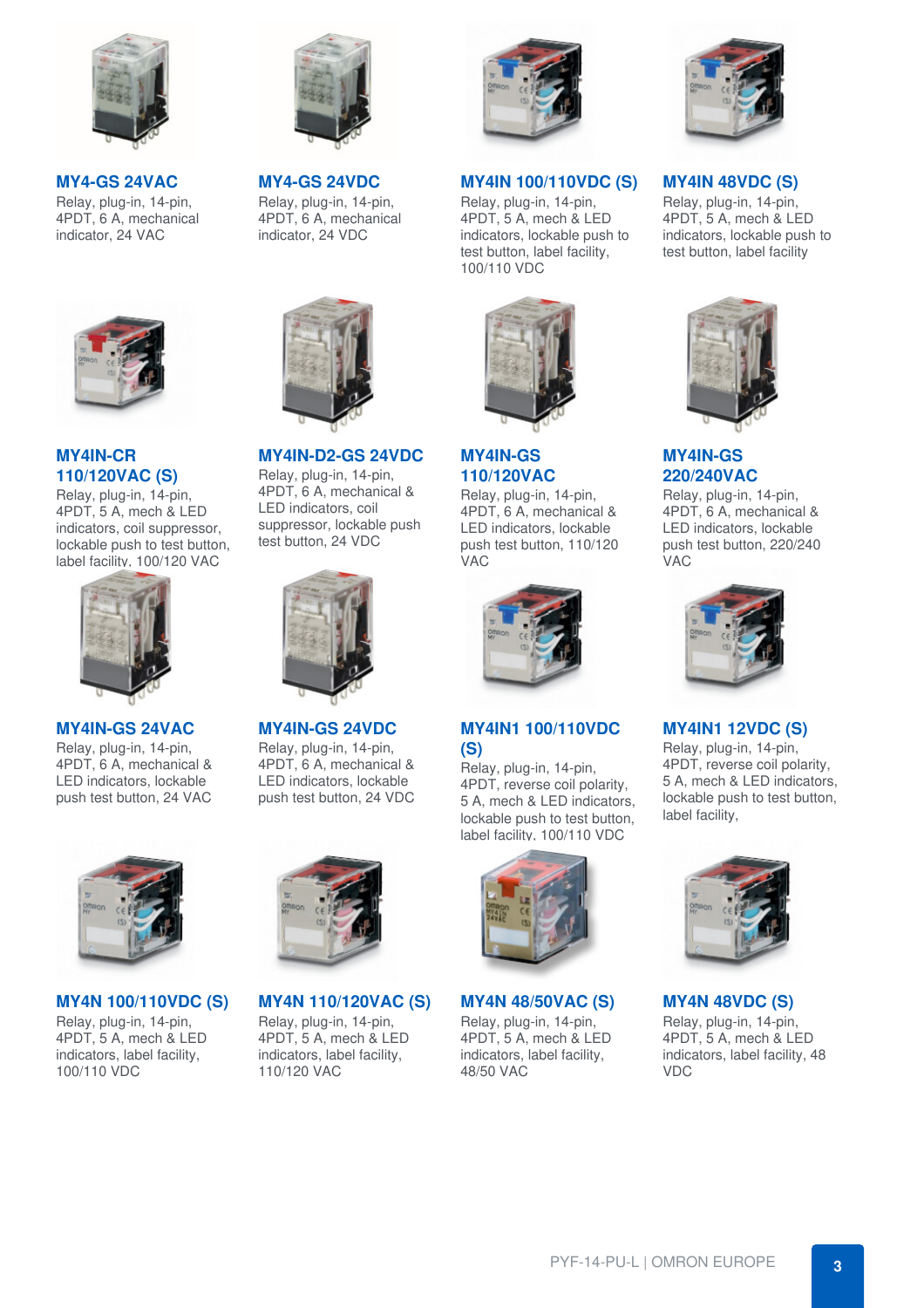

**MY4N-CR [110/120VAC](https://industrial.omron.es/es/products/MY4N-CR-110-120VAC-S) (S)**

Relay, plug-in, 14-pin, 4PDT, 5 A, mech & LED indicators, coil suppressor, label facility, 110/120 VAC



**MY4N-GS [220/240VAC](https://industrial.omron.es/es/products/MY4N-GS-220-240VAC)**

Relay, plug-in, 14-pin, 4PDT, 6 A, mechanical & LED indicators, 220/240 VAC



**[MY4N-D2](https://industrial.omron.es/es/products/MY4N-D2-12VDC-S) 12VDC (S)** Relay, plug-in, 14-pin, 4PDT, 5 A, mech & LED indicators, coil suppressor, label facility, 12 VDC



**[MY4N-GS](https://industrial.omron.es/es/products/MY4N-GS-24VDC) 24VDC** Relay, plug-in, 14-pin, 4PDT, 6 A, mechanical & LED indicators, 24 VDC



#### **[MY4N-D2-GS](https://industrial.omron.es/es/products/MY4N-D2-GS-12VDC) 12VDC**

Relay, plug-in, 14-pin, 4PDT, 6 A, mechanical & LED indicators, coil suppressor, 12 VDC



**[MY4N-GS](https://industrial.omron.es/es/products/MY4N-GS-48VDC) 48VDC** Relay, plug-in, 14-pin, 4PDT, 5 A, mech & LED indicators, label facility, 48 VDC



**[MY4N-D2-GS](https://industrial.omron.es/es/products/MY4N-D2-GS-24VDC) 24VDC** Relay, plug-in, 14-pin, 4PDT, 6 A, mechanical & LED indicators, coil suppressor, 24 VDC

**[MY4N1](https://industrial.omron.es/es/products/MY4N1-24VDC-S) 24VDC (S)** Relay, plug-in, 14-pin, 4PDT, reverse coil polarity, 5 A, mech & LED indicators, label facility, 24 VDC



**[MY4N1-D2](https://industrial.omron.es/es/products/MY4N1-D2-24VDC-S) 24VDC (S)**

Relay, plug-in, 14-pin, 4PDT, reverse coil polarity, 5 A, mech & LED indicators, coil suppressor, label facility, 24 VDC



**MY4Z [24VDC](https://industrial.omron.es/es/products/MY4Z-24VDC-S) (S)** Relay, plug-in, 14-pin, bifurcated contacts, 4PDT, 5 A, mech indicator, label facility, 24 VDC



**[MY4ZIN1](https://industrial.omron.es/es/products/MY4ZIN1-24VDC-S) 24VDC (S)**

Relay, plug-in, 4PDT (bifurcated), reverse coil polarity, 3 A, mech. + LED indicator, test button, 24 VDC



**MY4ZN [110/120VAC](https://industrial.omron.es/es/products/MY4ZN-110-120VAC-S) (S)**

Relay, plug-in, 14-pin, 4PDT, bifurcated contacts, 5 A, mech & LED indicators, label facility, 110/120 VAC



**[MY4ZN](https://industrial.omron.es/es/products/MY4ZN-24VDC-S) 24VDC (S)** Relay, plug-in, 14-pin, 4PDT, bifurcated contacts, 5 A, mech & LED indicators, label facility, 24 VDC



**[MY4ZN-D2](https://industrial.omron.es/es/products/MY4ZN-D2-24VDC-S) 24VDC (S)**

Relay, plug-in, 14-pin, 4PDT, bifurcated contacts, 5 A, mech & LED indicators, coil suppressor label facility, 24 VDC

### Accesorios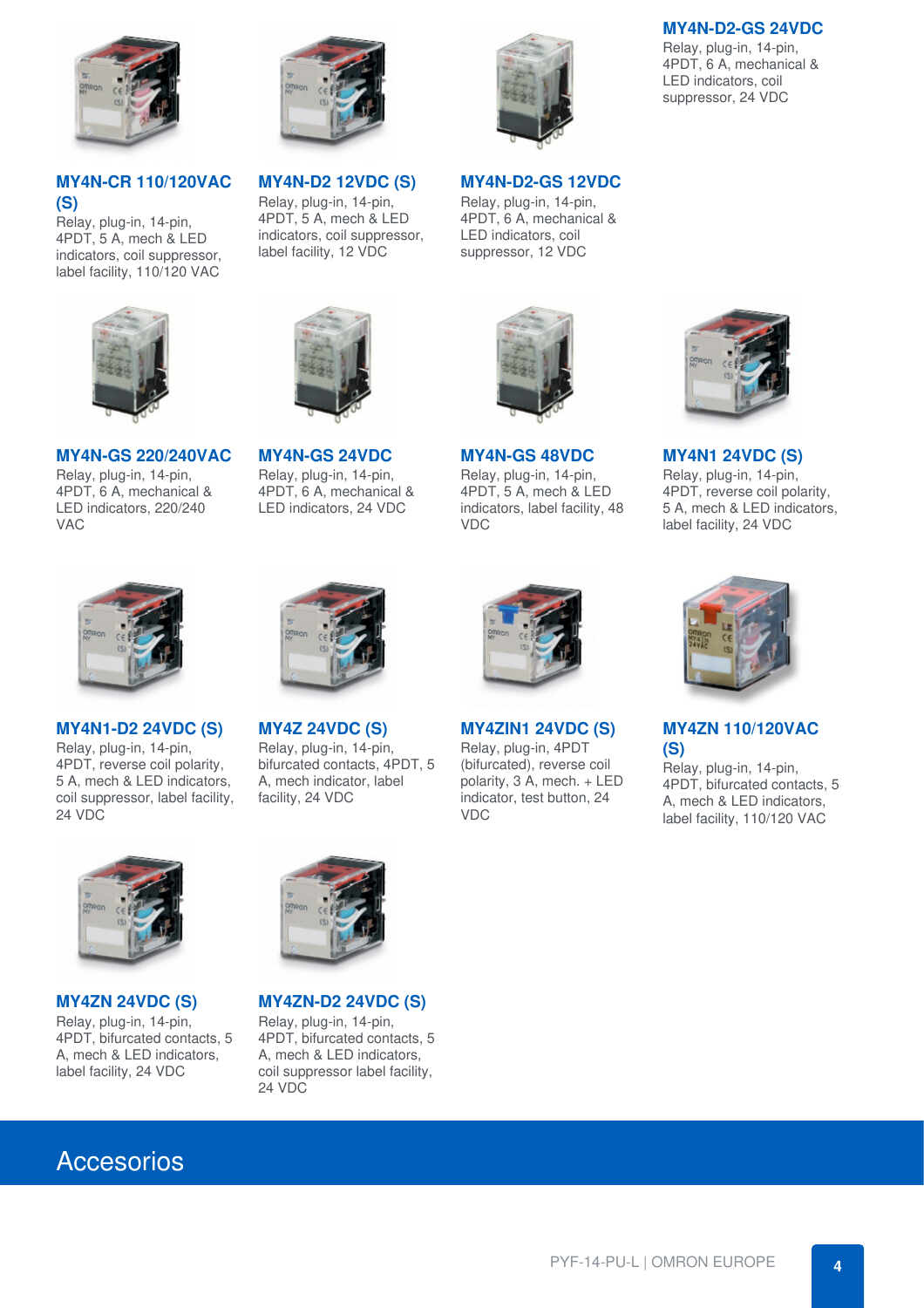|                                                               | <b>MG-CPM-04 41390N</b> | Hojas modulares con 48 marcadores de 5x10 mm, policarbonato, sin<br>halógenos, sin silicona, UL94 V0, -40 a 130 °C, pedido mínimo: 1<br>caja (cada caja contiene 35 hojas, 1680 marcadores en total) |
|---------------------------------------------------------------|-------------------------|------------------------------------------------------------------------------------------------------------------------------------------------------------------------------------------------------|
|                                                               | <b>PFP-100N</b>         | DIN-rail mounting track, 35x7.3mm, 1m length.                                                                                                                                                        |
|                                                               | <b>PFP-100N2</b>        | Carril DIN 100cm mayor grosor                                                                                                                                                                        |
|                                                               | <b>PFP-50N</b>          | Carril DIN 50cm                                                                                                                                                                                      |
|                                                               | PFP-M                   | Carríl DIN                                                                                                                                                                                           |
|                                                               | <b>PFP-S</b>            | Espaciador bases de relés para carril DIN                                                                                                                                                            |
|                                                               | PYC-A1                  | Clip para bases Carril DIN                                                                                                                                                                           |
|                                                               | PYDN-31.0-080R          | Puente de conexión para PYF-PU Paso 31mm 8 Polos Rojo                                                                                                                                                |
|                                                               | <b>PYDN-31.0-080S</b>   | Puente de conexión para PYF-PU Paso 31mm 8 Polos Azul                                                                                                                                                |
| <b><i>Contract and Contract and Contract and Contract</i></b> | PYDN-31.0-080Y          | Puente de conexión para PYF-PU Paso 31mm 8 Polos Amarillo                                                                                                                                            |
|                                                               | PYDN-7.75-020R          | Puente de conexión para P2RF-PU/PYF-PU Paso 7.75mm 2 Polos<br>Rojo                                                                                                                                   |
|                                                               | <b>PYDN-7.75-020S</b>   | Puente de conexión para P2RF-PU/PYF-PU Paso 7.75mm 2 Polos<br>Azul                                                                                                                                   |
|                                                               | PYDN-7.75-020Y          | Puente de conexión para P2RF-PU/PYF-PU Paso 7.75mm 2 Polos<br>Amarillo                                                                                                                               |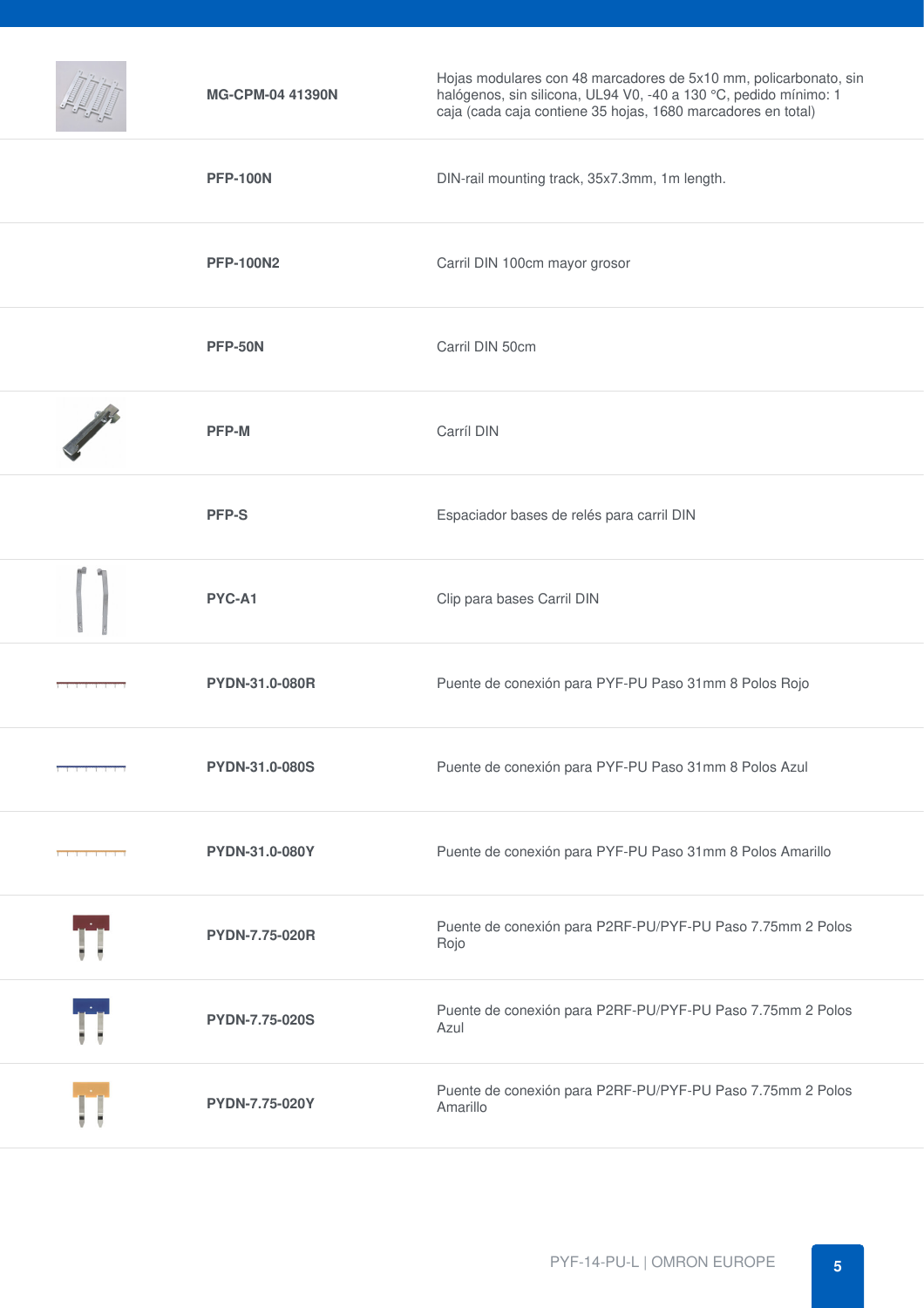|                            | <b>PYDN-7.75-030R</b> | Puente de conexión para P2RF-PU/PYF-PU Paso 7.75mm 3 Polos<br>Rojo      |
|----------------------------|-----------------------|-------------------------------------------------------------------------|
|                            | <b>PYDN-7.75-030S</b> | Puente de conexión para P2RF-PU/PYF-PU Paso 7.75mm 3 Polos<br>Azul      |
|                            | PYDN-7.75-030Y        | Puente de conexión para P2RF-PU/PYF-PU Paso 7.75mm 3 Polos<br>Amarillo  |
|                            | <b>PYDN-7.75-040R</b> | Puente de conexión para P2RF-PU/PYF-PU Paso 7.75mm 4 Polos<br>Rojo      |
|                            | <b>PYDN-7.75-040S</b> | Puente de conexión para P2RF-PU/PYF-PU Paso 7.75mm 4 Polos<br>Azul      |
|                            | PYDN-7.75-040Y        | Puente de conexión para P2RF-PU/PYF-PU Paso 7.75mm 4 Polos<br>Amarillo  |
| <u> TETERITETTIINE</u>     | <b>PYDN-7.75-200R</b> | Puente de conexión para P2RF-PU/PYF-PU Paso 7.75mm 20 Polos<br>Rojo     |
|                            | <b>PYDN-7.75-200S</b> | Puente de conexión para P2RF-PU/PYF-PU Paso 7.75mm 20 Polos<br>Azul     |
| <b>THEFFEREEFT IN THE </b> | PYDN-7.75-200Y        | Puente de conexión para P2RF-PU/PYF-PU Paso 7.75mm 20 Polos<br>Amarillo |
|                            | <b>XW5Z-EP12</b>      | Placa separadora para bornes de carril DIN, 12 mm ancho                 |
|                            | XW5Z-EP6              | Placa separadora para bornes de carril DIN, 6 mm ancho                  |
|                            | Y92F-78               | Adaptador frontal para H3Y                                              |
| $\overline{\phantom{a}}$   | Y92H-3                | Clip sujeción para PYF08A/-N y PYF14A/-N                                |